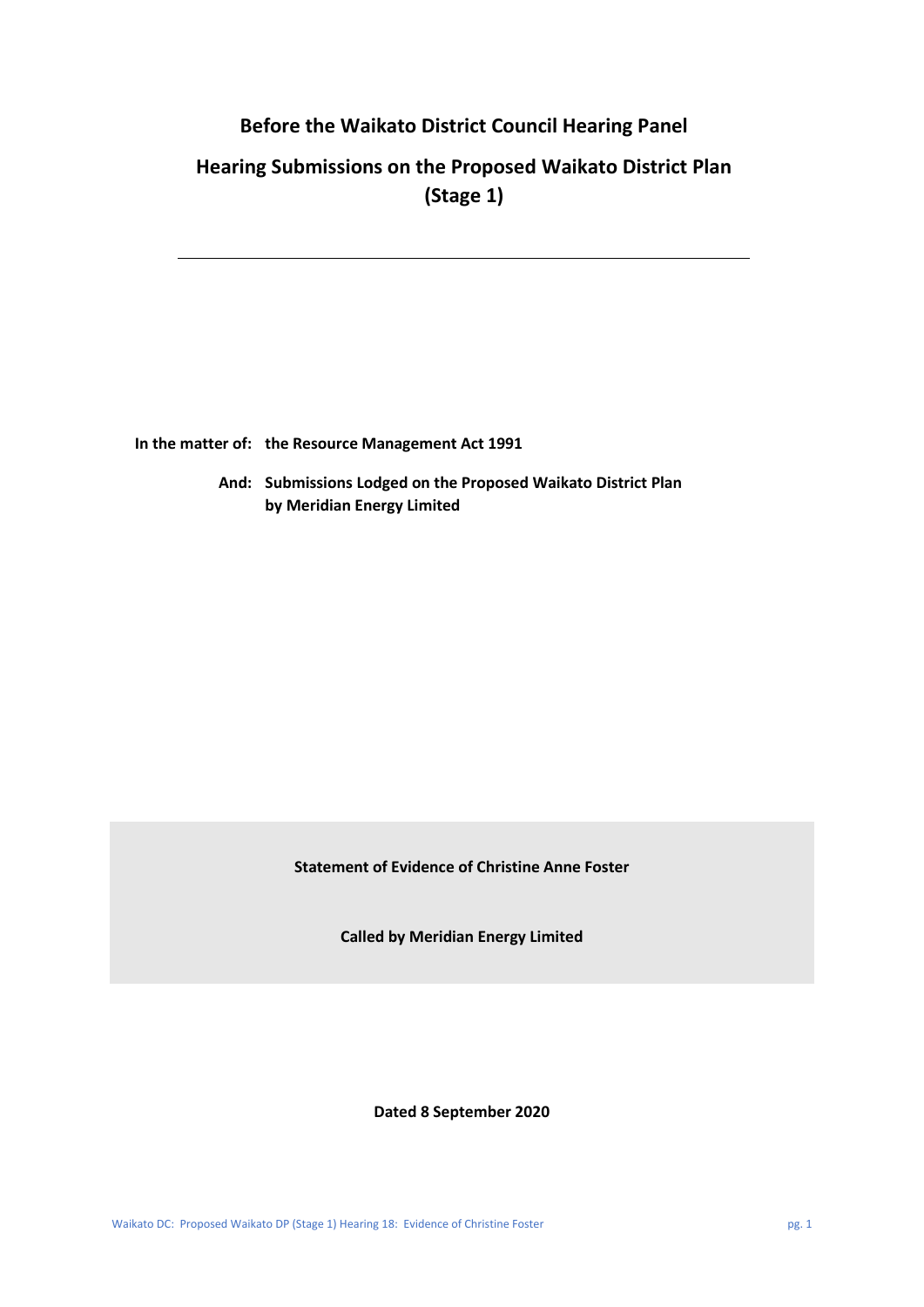#### Introduction

- 1 My name is Christine Anne Foster. I am a Planning Consultant and sole director of CF Consulting Services Limited, based in Wellington. I hold a Bachelor of Regional Planning and have worked as a resource management planner in New Zealand for over 35 years.
- 2 This statement of evidence is within my area of expertise as a resource management planner. I have read the Code of Conduct for Expert Witnesses set out in the 2014 Environment Court Practice Note (and, in particular section 7 in relation to an expert's duty to the Court). Whist this hearing is not a hearing before the Court, I agree to comply with the Code of Conduct. I have not omitted to consider material facts known to me that might alter or detract from the opinions that I express.
- 3 My planning experience has included the compilation of resource consent applications, assessment of the environmental effects of a variety of projects, community consultation and the drafting and implementation of resource management plan provisions. That experience has been gained in a number of roles including as a staff planner for local authorities, policy analyst with the Ministry for the Environment and, since 1992, as a consultant planner working on contract for a variety of clients including private developers, territorial authorities, regional councils and central government departments. I have assisted local authorities with the preparation of district and regional plans under the Resource Management Act 1991 (*the RMA*) and with plan changes and variations. I am a qualified RMA decision-maker (with chairperson endorsement) under the 'Making Good Decisions' programme and have heard and determined a number of proposed Plan changes.
- 4 Based on previous work undertaken for Meridian Energy Limited (*'Meridian'*) and the Wind Energy Association, including appearing as a witness at Environment Court hearings, I have a broad understanding of the renewable energy generation sector generally, of the imperatives that drive the generation industry and of the realities that confront an energy generator in operating and developing wind farms under the RMA.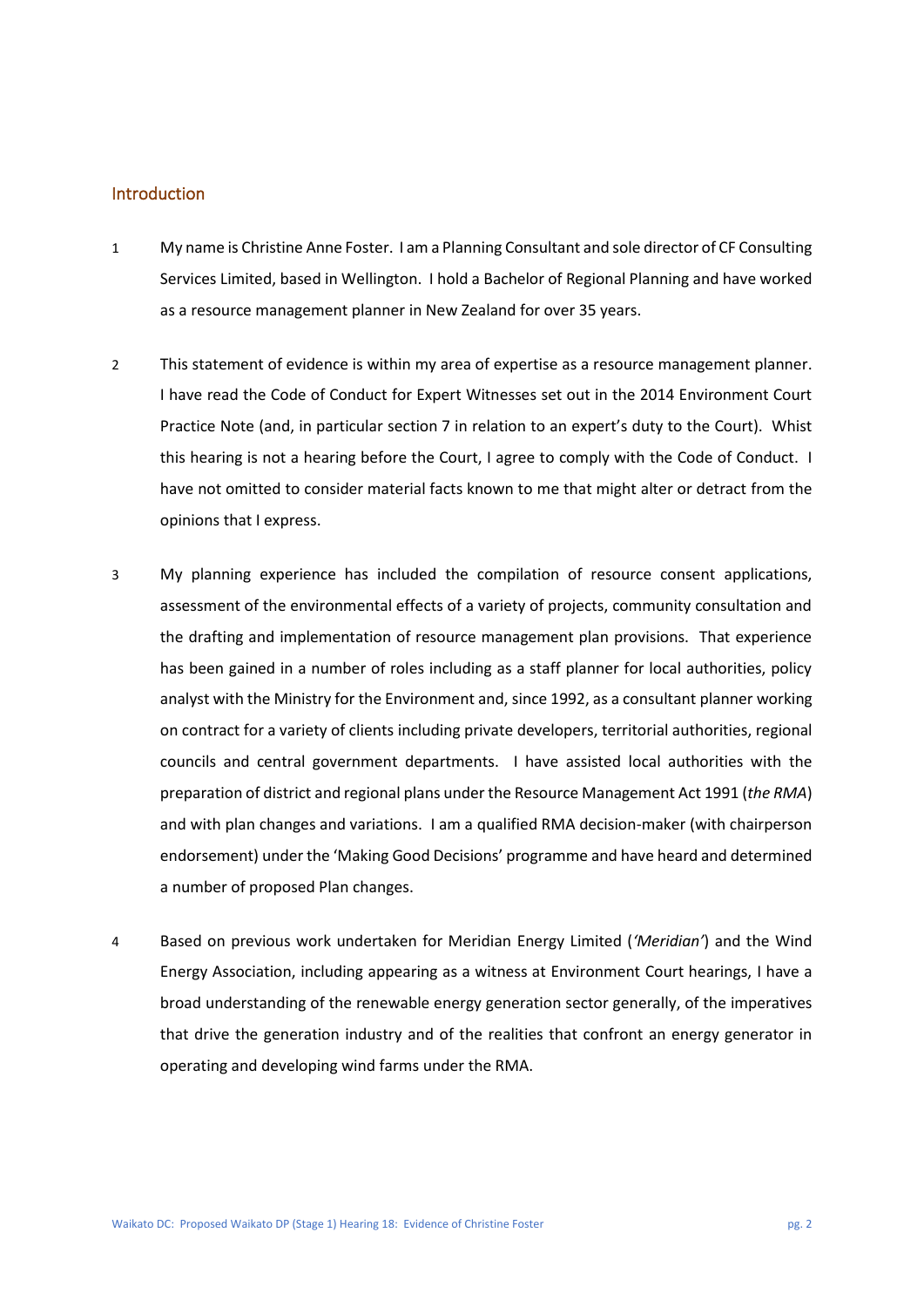### My Role

5 I assisted Meridian to prepare its original (first-round) submission and further submissions on the proposed Plan (*'PDP*). I was asked by Meridian to consider the analysis and recommendations of the officers' reports that pertain to the decisions requested in Meridian's first-round submission and further submissions. I am authorised by Meridian to present this statement of evidence to the Panel.

#### **Context**

- 6 Meridian operates the Te Uku wind farm, located south of Raglan. Te Uku wind farm comprises 28 turbines and has a generation capacity of 64.4 megawatts of renewable electricity. Meridian also has numerous electricity generation assets throughout the country and participates in the development of district and regional plans elsewhere. Meridian'sinterest is to ensure that Plan provisions are broadly consistent, give particular regard to the benefits derived from the use and development of renewable energy as required by section 7 (j) of the RMA and that they give full effect to the National Policy Statement for Electricity Generation 2011 (*'NPS-REG'*). Meridian provided feedback on the draft PDP in 2018, largely supportive of the proposed Plan structure and content.
- 7 Meridian's submission and further submissions on the PDP are confined to provisions that enable or affect renewable electricity generation, and largely support the framework of objectives, policies and rules proposed for infrastructure in Chapters 6 and 14. Given the location of the Te Uku wind farm within the Rural Zone, Meridian's submission and further submissions also address the Rural Zone provisions in Chapters 5 and 22.

#### Meridian's Submission Points – Relief Requested

| <b>Submission Point S580.10</b> | Insert into Rule 22.3.7.2 P1 (a) a minimum setback from        |
|---------------------------------|----------------------------------------------------------------|
|                                 | lawfully established and authorised large-scale wind farms     |
| <b>Request relates to:</b>      | (including those that have current consent but are not yet     |
|                                 | constructed) for 'sensitive land uses' as follows:             |
| Rule 22.3.7.2 P1 (a)            |                                                                |
|                                 | '(a) Any building for a sensitive land use must be set back a  |
|                                 | minimum of:                                                    |
|                                 | $(i)$                                                          |
|                                 | $(x)$ the distance necessary to ensure wind turbine noise from |
|                                 | any authorised or lawfully established large-scale wind farm   |

1. Meridian has two submission points under consideration at Hearing #18 (Rural Zone):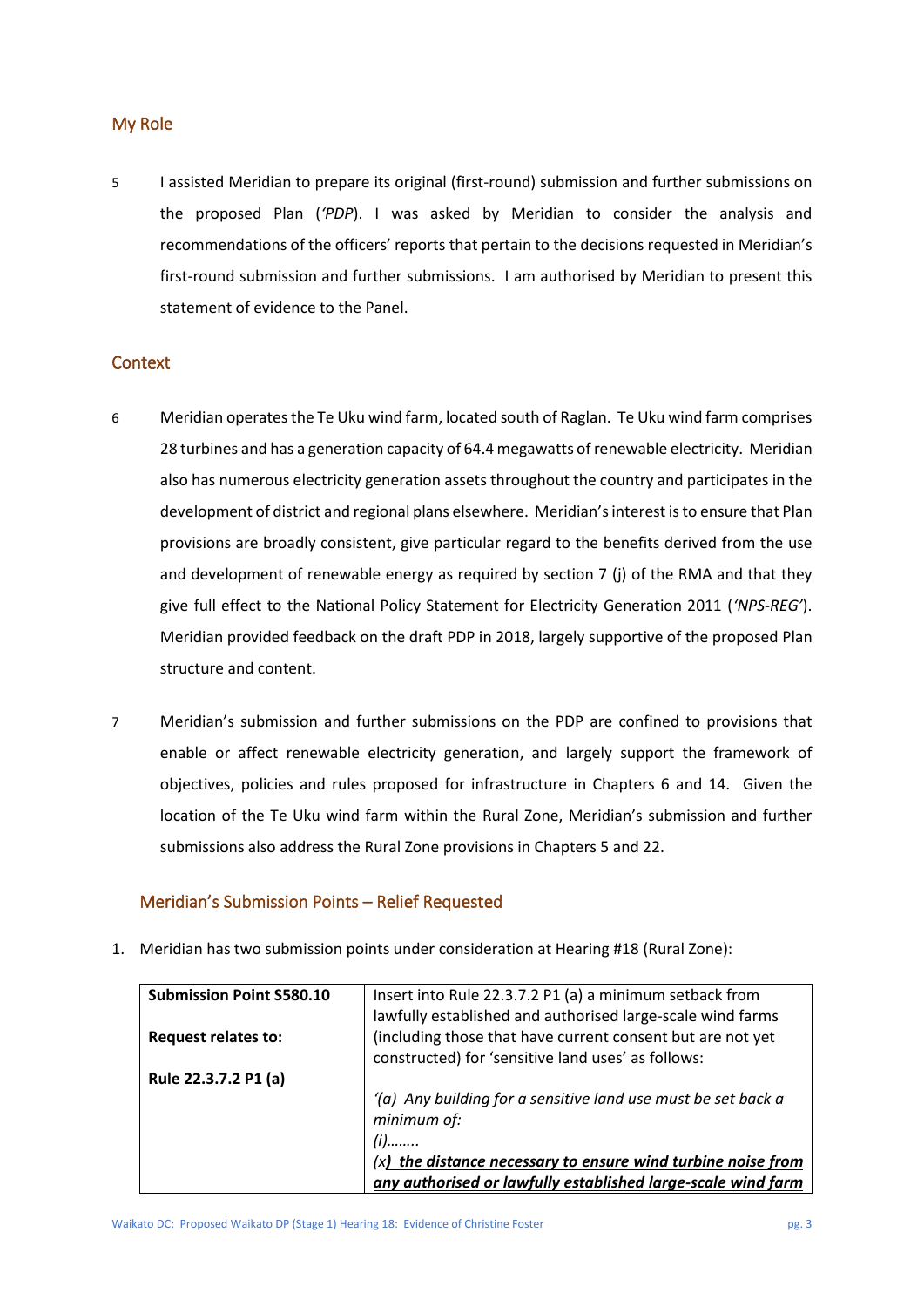|                                                                                    | does not exceed 40 dBA measured at the sensitive land use in                                                                                                                                                                                                                                                                                                                                                                                                                                                                                                                                                                                                 |  |
|------------------------------------------------------------------------------------|--------------------------------------------------------------------------------------------------------------------------------------------------------------------------------------------------------------------------------------------------------------------------------------------------------------------------------------------------------------------------------------------------------------------------------------------------------------------------------------------------------------------------------------------------------------------------------------------------------------------------------------------------------------|--|
|                                                                                    | accordance with NZS6808:2010.'                                                                                                                                                                                                                                                                                                                                                                                                                                                                                                                                                                                                                               |  |
|                                                                                    | Reason for requested relief:                                                                                                                                                                                                                                                                                                                                                                                                                                                                                                                                                                                                                                 |  |
|                                                                                    | The proposed DP includes a definition of 'sensitive land use':<br>'means an education facility including a childcare facility,<br>waananga and koohanga reo, a residential activity,<br>papakainga building, rest home, retirement village, travellers'<br>accommodation, home stay, health facility or hospital'.                                                                                                                                                                                                                                                                                                                                           |  |
|                                                                                    | Proposed Rule 22.3.7.2 P1 (a) lists setback distances for<br>'sensitive land uses' from:<br>railway corridor (5m)                                                                                                                                                                                                                                                                                                                                                                                                                                                                                                                                            |  |
|                                                                                    | national route or regional arterial road (15m)<br>$\overline{\phantom{a}}$<br>Waikato expressway (35m)<br>$\overline{\phantom{a}}$                                                                                                                                                                                                                                                                                                                                                                                                                                                                                                                           |  |
|                                                                                    | Aggregate extraction area (250m)<br>A site containing an intensive farming activity (300m)<br>Municipal wastewater treatment oxidation ponds<br>$\overline{\phantom{a}}$<br>(300m).                                                                                                                                                                                                                                                                                                                                                                                                                                                                          |  |
|                                                                                    | Non-compliance triggers a discretionary activity application.<br>Exactly the same reverse sensitivity noise issues arise for<br>lawfully established large-scale wind farms and they equally<br>warrant the protection of a minimum setback distance.<br>Inclusion of a specific setback distance for large-scale wind<br>farms is necessary to give effect to proposed Plan Objective<br>6.1.6 and Policy 6.1.7 addressing reverse sensitivity. The<br>minimum setback could be specified by reference to the<br>relevant standard (NZS6808:2010) as suggested or as a<br>minimum distance proxy to protect against adverse reverse<br>sensitivity effects. |  |
| <b>Submission point S580.11</b><br>relates<br>Request<br>Rule<br>to<br>22.3.7.4 P1 | Insert into Rule 22.3.7.4 P1 a minimum setback from lawfully<br>established and authorised large-scale wind farms (including<br>those that have current consent but are not yet constructed)<br>for 'noise-sensitive activities as follows:                                                                                                                                                                                                                                                                                                                                                                                                                  |  |
|                                                                                    | '(a) Construction of, or addition, or alteration to a building<br>containing a noise-sensitive activity must comply with<br>Appendix I (Acoustic Insulation) within Any building for a<br>sensitive land use must be set back a minimum of:<br>$(i)$                                                                                                                                                                                                                                                                                                                                                                                                         |  |
|                                                                                    | (b) Construction of, or addition, or alteration to a building<br>containing a noise-sensitive activity is permitted provided<br>the building is set back from any authorised or lawfully<br>established large-scale wind farm by a distance necessary to<br>ensure wind turbine noise does not exceed 40 dBA measured<br>at the noise-sensitive activity in accordance with<br>NZS6808:2010.'                                                                                                                                                                                                                                                                |  |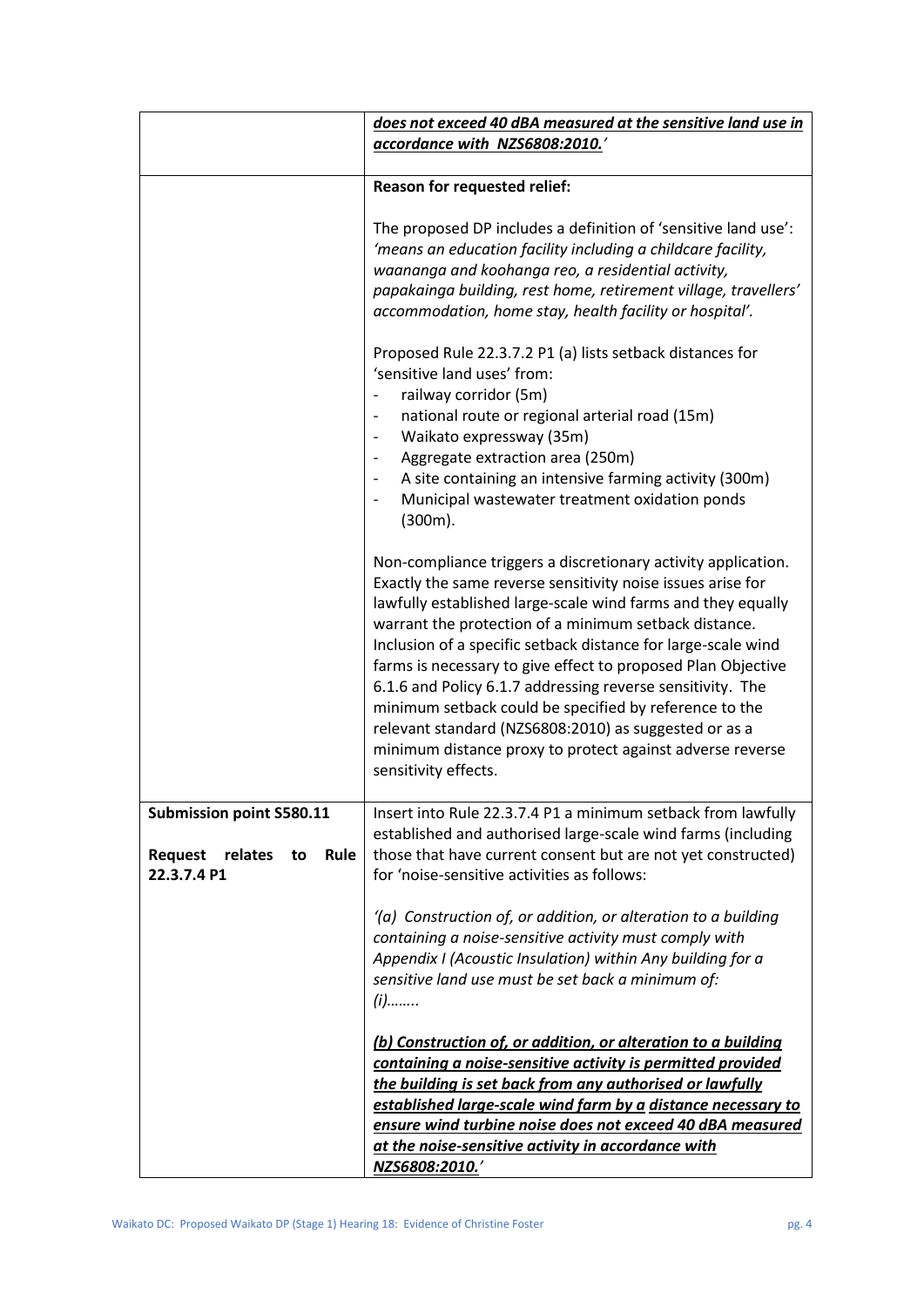| The proposed Plan includes a definition of 'noise-sensitive<br>activity':<br>'buildings used for residential activities, including boarding<br>establishments, rest homes, retirement villages, papakaainga<br>housing development, in-house aged care facilities, travellers'<br>accommodation, and other buildings used for residential<br>accommodation but excluding camping grounds;<br>marae and marae complex; hospital; teaching areas and<br>sleeping rooms in an education facility.'                                                                                                                                                                                                                                                                                                                                                                                                              |
|--------------------------------------------------------------------------------------------------------------------------------------------------------------------------------------------------------------------------------------------------------------------------------------------------------------------------------------------------------------------------------------------------------------------------------------------------------------------------------------------------------------------------------------------------------------------------------------------------------------------------------------------------------------------------------------------------------------------------------------------------------------------------------------------------------------------------------------------------------------------------------------------------------------|
| Proposed Rule 22.3.7.4 P1 (a) requires these to have acoustic<br>insulation if located within the Airport Noise Outer Control<br>Boundary, 350m of the Huntly Power Station site boundary or<br>the Waikato Gun Club Noise Control Boundary Non-<br>compliance triggers a discretionary activity application.<br>Exactly the same reverse sensitivity noise issues arise for<br>lawfully established large-scale wind farms and they equally<br>warrant the protection of a minimum setback distance.<br>Inclusion of a specific setback distance for large-scale wind<br>farms is necessary to give effect to proposed Plan Objective<br>6.1.6 and Policy 6.1.7 addressing reverse sensitivity. The<br>minimum setback could be specified by reference to the<br>relevant standard (NZS6808:2010) as suggested or as a<br>minimum distance proxy to protect against adverse reverse<br>sensitivity effects. |

## Section 42A Report

- 2. The above requests are addressed in the section 42A report for Hearing 18 (Rural) at:
	- − paragraphs 306 to 308 (addressing Rule 22.3.7.2 P1 (a) and submission point S580.10); and
	- paragraphs 676 to 679 (addressing Rule 22.37.4 P1 and submission point S580.11).
- 3. The reporting officer recommends no amendments to the rules, in response to the submission points, but agrees in principle<sup>1</sup> that 'strategic infrastructure such as large-scale windfarms should *be able to continue to operate with the risk of reverse sensitivity being appropriately managed The principle of achieving such management through the use of setbacks is therefore supportable in principle'.* The reporting officer invited Meridian to put forward further information, by way of a section 32AA assessment, to allow the Panel to evaluate the costs and benefits of the requested relief. The reporting officer also invited Meridian to clarify whether a measured distance would be required and why the basis of the suggested noise setback was proposed as 40 dBA and not 55 dBA.

<sup>1</sup> Paragraph 307 of the section 42A report of Jonathan Clease (25 August 2020)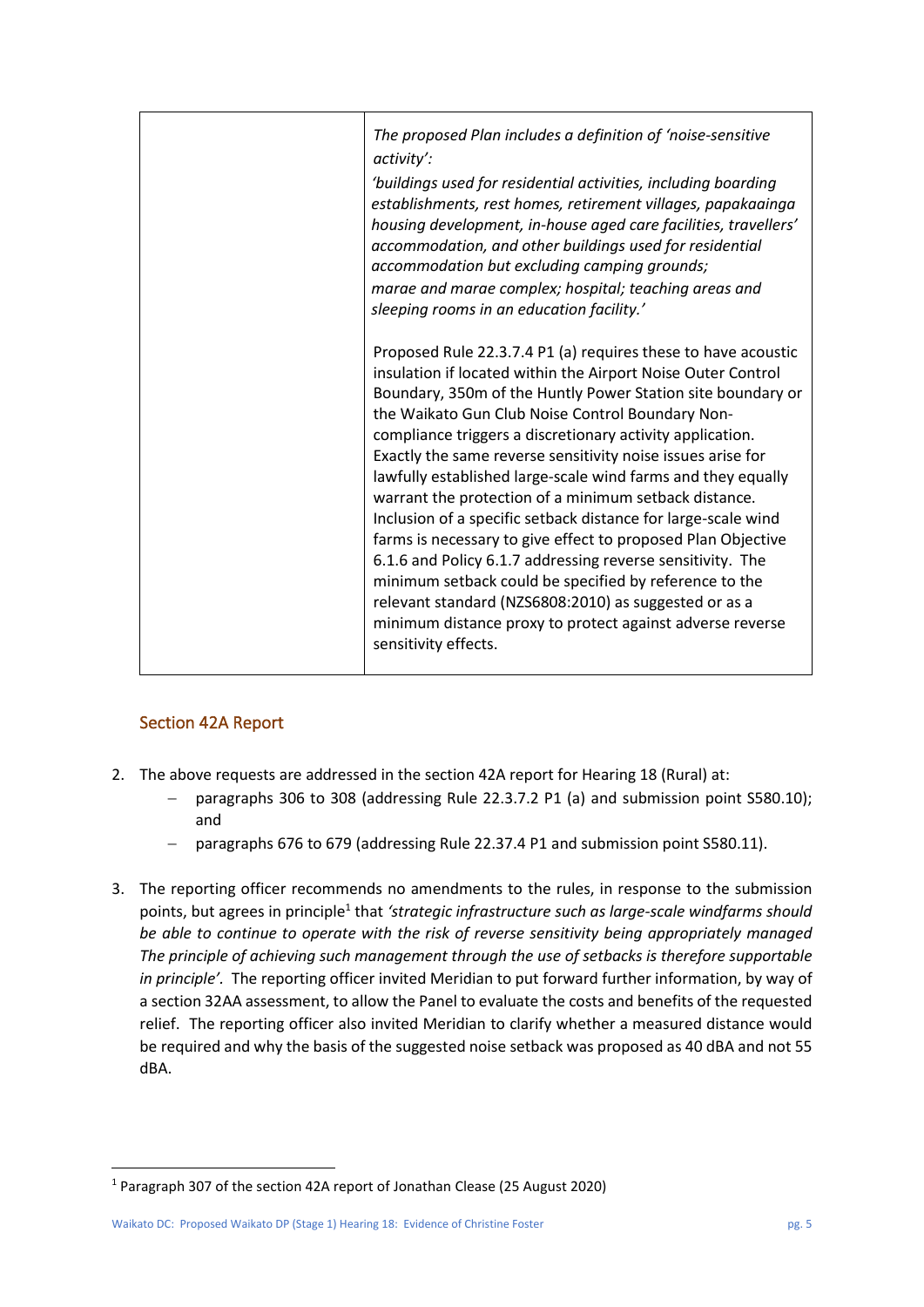4. I agree that a rule that describes a setback in words and requires 'back-calculation' is potentially problematic. The conditions of consent for the Te Uku wind farm set the limit for operational turbine noise as follows:

### **Operational Noise (Turbines)**

- The wind turbines shall be designed, constructed, operated and maintained so  $5.3$ that within the notional boundary of any rural dwelling existing at the date of issue of consent, the sound level from the wind turbine generators shall not exceed the background sound level L<sub>95</sub> by more than 5 dBA, or a level of 40 dBA L<sub>95</sub>, whichever is the greater.
- The measurement and assessment of noise effects from the wind turbines is to be 5.4 conducted in accordance with NZ Standard NZS6808:1998 "Acoustics – The Assessment and Measurement of Sound from Wind Turbine Generators".
- 5. The reason for proposing a setback based on the 40dBA contour lies in the condition imposed for Te Uku. I include in Attachment A to this statement of evidence the full set of the Te Uku conditions of consent.
- 6. The Te Uku consent conditions also require the preparation of a Noise Management Plan<sup>2</sup>. The relevant noise management plan, prepared by Nevil Hegley in 2010) is contained in Attachment B to this statement of evidence. It includes an assessment of operational turbine noise for the Te Uku wind farm which estimates that no existing dwelling in the surrounding environment would (at that time) experience turbine noise in excess of 32 dBA  $_{110}$ . The noise management plan also includes a noise contour for the predicted 40dBA sound power level (relevant for the consent condition). This is shown as the red line on the plan in Appendix D (page 27) of the Noise Management Plan. The red contour line shown there is based on Mr Hegley's 2007 assessment, undertaken for the application hearing, of the 40 dBA contour which is shown on Figures 13 and 15 of the assessment report contained in Attachment C to this statement of evidence.
- 7. Adoption of this contour, on the PDP maps as suggested by the reporting officer, would provide the necessary certainty for a permitted activity rule and is evidence-based. Alternatively, a minimum setback distance could be derived from the 40dBA contour. The better approach is arguably, though, to show the 40 dBA contour as a line on the PDP maps and to prescribe in the rules that the setback limit is the 40 dBA contour as mapped, for example as follows:

### **Rule 22.3.7.2 Building setback – sensitive land use P1 (a):**

*'(a) Any building for a sensitive land use must be set back a minimum of:*

*(i)……..*

*(x) the distance necessary to ensure that building is not located closer to any wind turbine within the Te Uku wind farm than the 40 dBA noise contour shown on the planning maps.'*

<sup>2</sup> Condition 5.8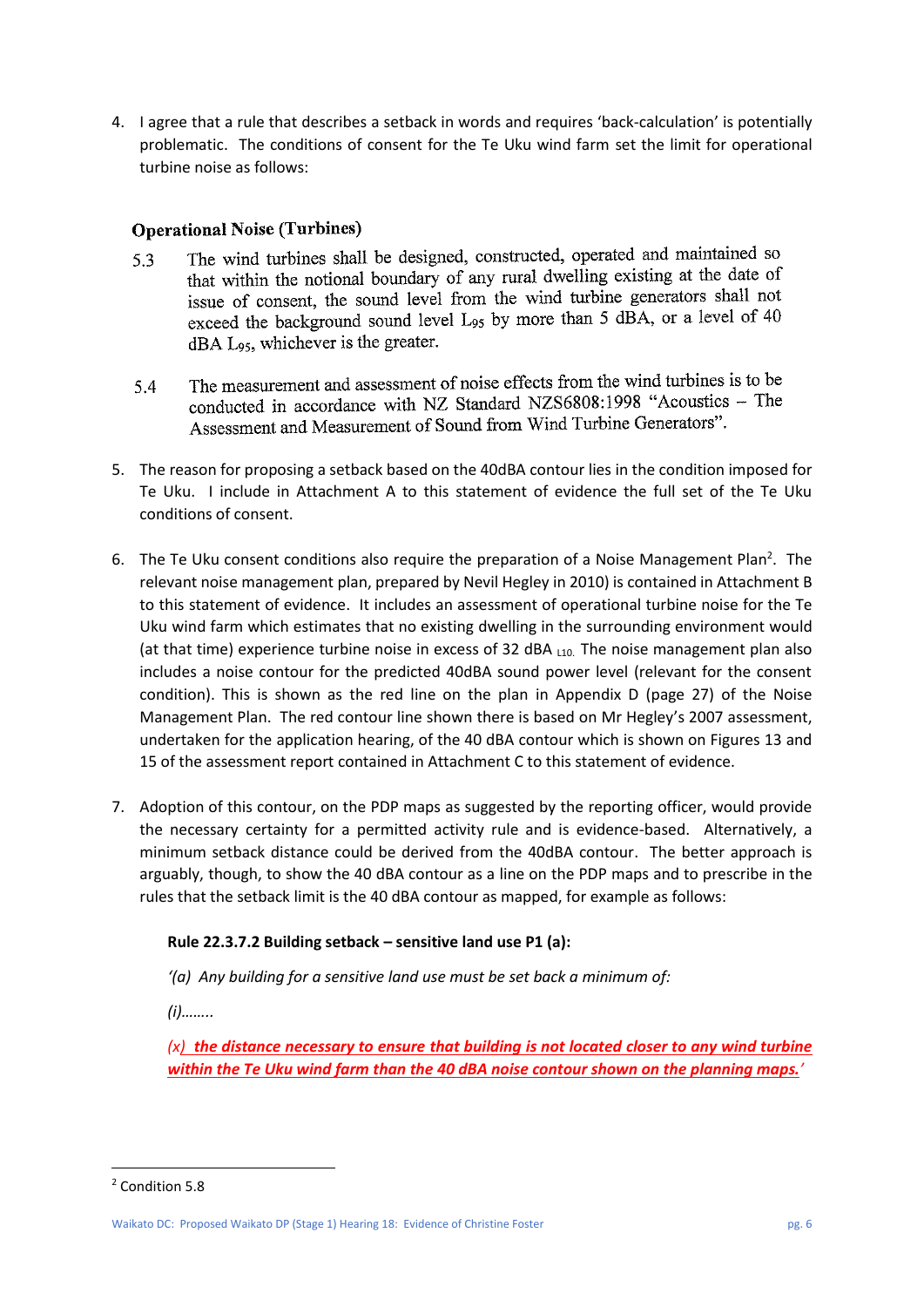#### **Rule 22.3.7.4 Building – Noise Sensitive Activities P1**

*'(a) Construction of, or addition, or alteration to a building containing a noise-sensitive activity must comply with Appendix I (Acoustic Insulation) within:*

*(b) Construction of, or addition, or alteration to a building containing a noisesensitive activity is permitted provided the building is not located any closer to any wind turbine within the Te Uku wind farm than the 40 dBA noise contour shown on the planning maps.'*

### Section 32AA Considerations

- 8. Section 32AA(1) requires a further evaluation<sup>3</sup> where changes are proposed to the proposal under consideration. This evaluation must be undertaken in accordance with section 32(1) to (4) and must be undertaken at a level of detail that corresponds to the scale and significance of the proposed changes.
- 9. The relevant considerations in section 32(1) to (4) are:
	- 32(1)(a): the evaluation report must examine the extent to which the objectives of the proposed changes are the most appropriate way to achieve the purpose of the RMA (*in this case, Meridian is not proposing any changes to the relevant objectives, and*  indeed supports the wording of relevant Objective 6.1.6<sup>4</sup>, and accepts that this *objective as the most appropriate way to achieve the RMA purpose*);
	- 32(1)(b): the evaluation report must examine whether the proposed provisions are the most appropriate way to achieve the objectives by reference to other reasonably practicable options and assessing the efficiency and effectiveness of the proposed changes in achieving the objective;
	- 32(2)(a): the assessment must identify and assess the benefits and costs of the environmental, economic, social, and cultural effects that are anticipated from implementation of the proposed changes, including opportunities for economic growth that are anticipated and employment;
	- $32(1)(c)$ : the evaluation report must contain a level of detail that corresponds to the scale and significance of the environmental, economic, social, and cultural effects that are anticipated from implementation of the proposed changes;
	- 32(2)(b): if practicable, the assessment must quantify the benefits and costs identified;
	- $32(2)(c)$ : the assessment must assess the risk of acting or not acting if there is uncertain or insufficient information about the subject matter of the proposed changes;
	- 32(4): applies where the proposed changes will impose a greater or lesser restriction on an activity to which a national environmental standard applies.
- 10. In addition, the evaluation should consider whether the proposed changes will better assist the Council to exercise its section 31 functions and better give effect to any relevant higher order

<sup>3</sup> Further to the evaluation required under section 32.

<sup>4</sup> Meridian's submission point 580.14 to be considered at Hearing # 22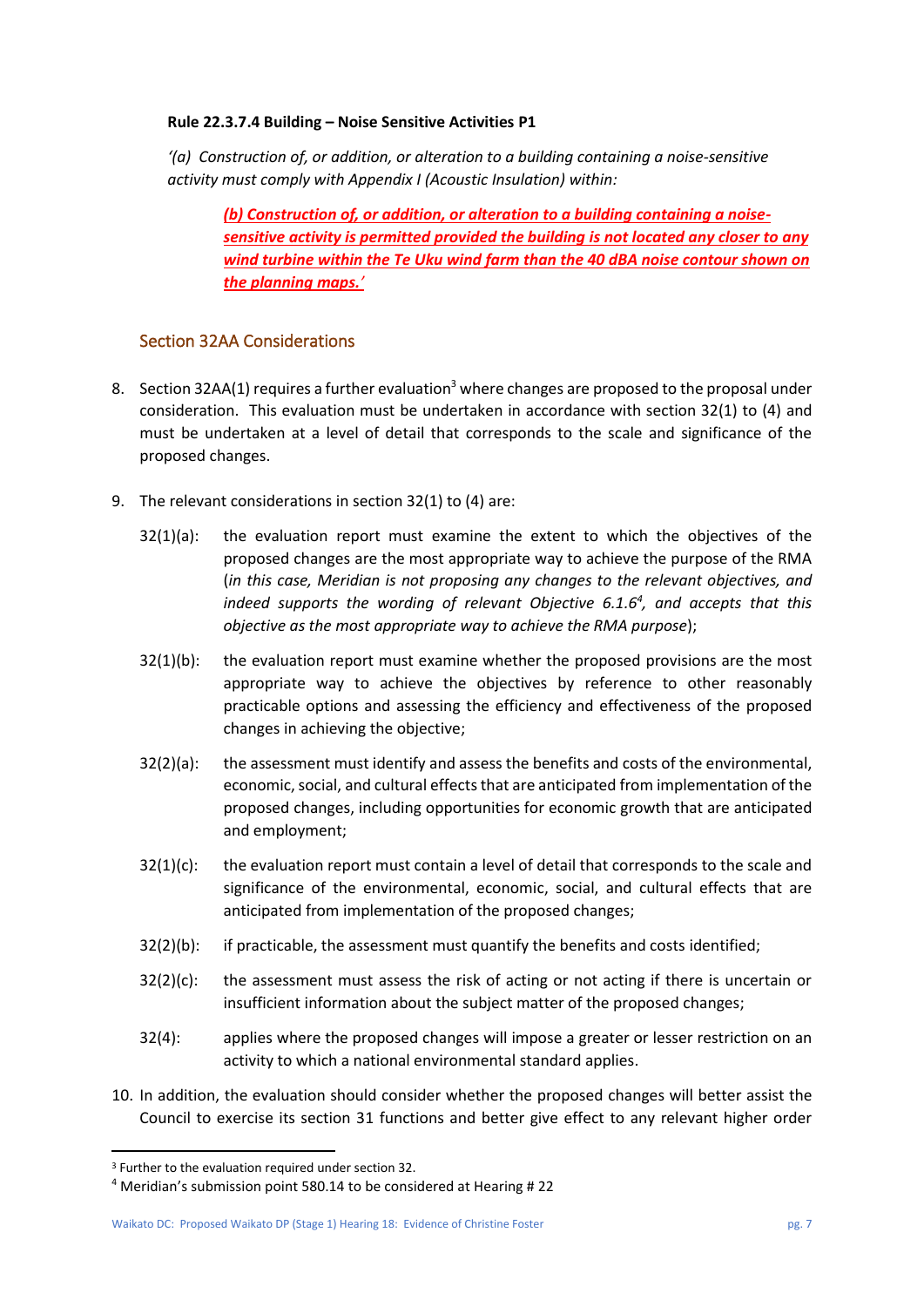planning instrument. In this respect, the National Policy Statement for Renewable Electricity Generation (2011) and the Regional Policy Statements objectives and policies. Of particular relevance are:

| <b>NPS-REG Policy D</b>  | Managing reverse sensitivity effects on renewable electricity generation<br><i>activities</i> |                                                                                                                                                                                                                                                                                             |
|--------------------------|-----------------------------------------------------------------------------------------------|---------------------------------------------------------------------------------------------------------------------------------------------------------------------------------------------------------------------------------------------------------------------------------------------|
|                          |                                                                                               | Decision-makers shall, to the extent reasonably possible, manage activities<br>to avoid reverse sensitivity effects on consented and on existing renewable<br>electricity generation activities.                                                                                            |
| <b>RPS Objective 3.5</b> |                                                                                               | <b>Energy:</b> Energy use is managed, and electricity generation and transmission<br>is operated, maintained, developed and upgraded, in a way that:                                                                                                                                        |
|                          |                                                                                               |                                                                                                                                                                                                                                                                                             |
|                          | $\left( d \right)$                                                                            | recognises and provides for the national significance of electricity<br>transmission and renewable electricity generation activities;                                                                                                                                                       |
|                          | e)                                                                                            | recognises and provides for the national, regional and local benefits<br>of electricity transmission and renewable electricity generation;                                                                                                                                                  |
|                          |                                                                                               |                                                                                                                                                                                                                                                                                             |
|                          | g)                                                                                            | addresses adverse effects on natural and physical resources;                                                                                                                                                                                                                                |
|                          | h)                                                                                            | recognises the technical and operational constraints of the electricity<br>transmission network and electricity generation activities; and                                                                                                                                                  |
|                          | i)                                                                                            | recognises the contribution of existing and future electricity<br>transmission and electricity generation activities to regional and<br>national energy needs and security of supply.                                                                                                       |
| RPS Policy 3.12          |                                                                                               | Built Environment: Development of the built environment (including<br>transport and other infrastructure) and associated land use occurs in an<br>integrated, sustainable and planned manner which enables positive<br>environmental, social, cultural and economic outcomes, including by: |
|                          |                                                                                               |                                                                                                                                                                                                                                                                                             |
|                          | e)                                                                                            | recognising and protecting the value and long-term benefits of<br>regionally significant infrastructure;                                                                                                                                                                                    |
|                          |                                                                                               |                                                                                                                                                                                                                                                                                             |
|                          | g)                                                                                            | minimising land use conflicts, including minimising potential for<br>reverse sensitivity;                                                                                                                                                                                                   |
|                          |                                                                                               |                                                                                                                                                                                                                                                                                             |
|                          | i)                                                                                            | providing for the development, operation, maintenance<br>and<br>upgrading of new and existing transmission and renewable electricity<br>generation activities including small and community scale generation;                                                                               |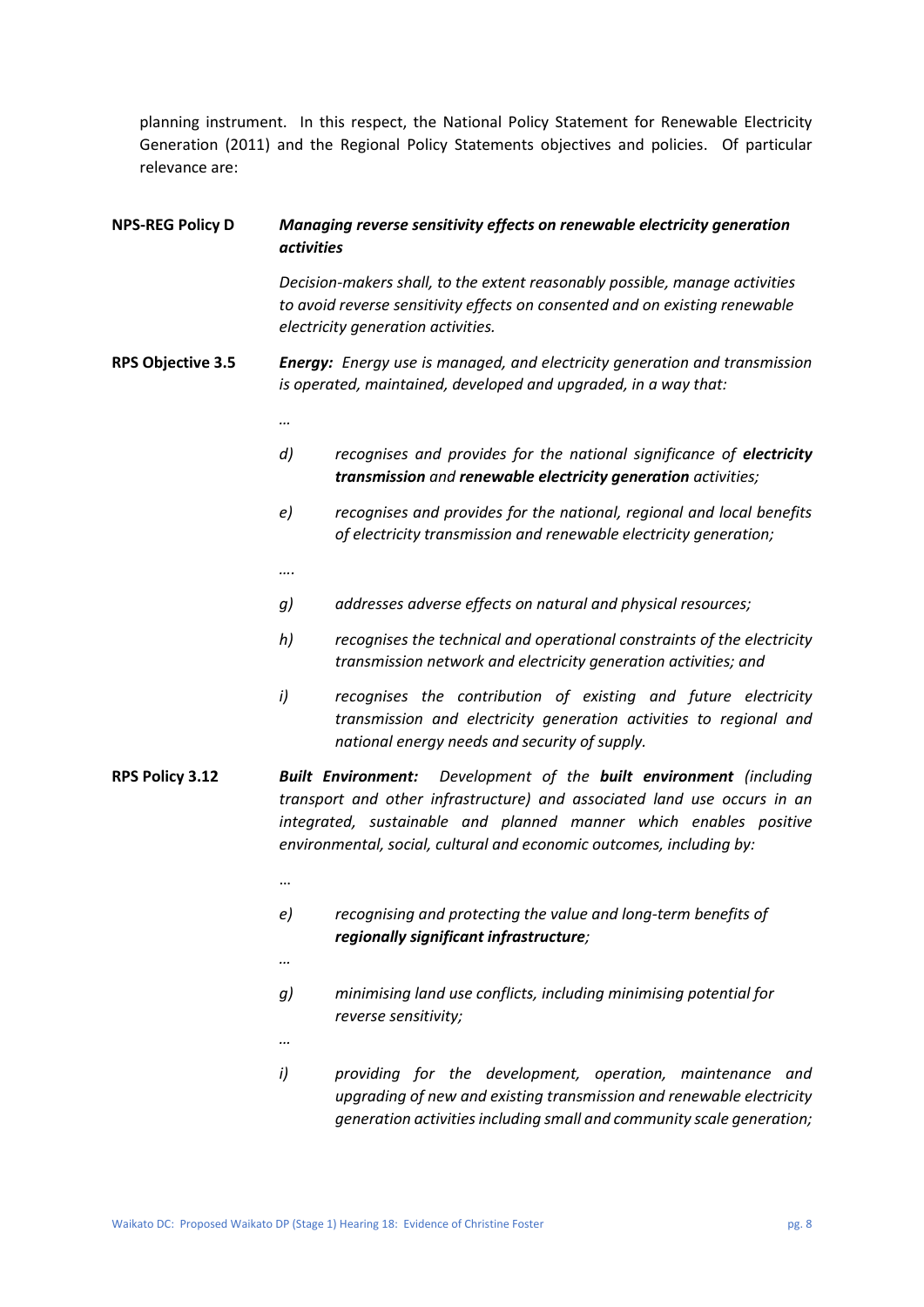#### **RPS Policy 6.6** *Significant infrastructure and energy resources*

*Management of the built environment ensures particular regard is given to:*

- *a) that the effectiveness and efficiency of existing and planned regionally significant infrastructure is protected;*
- *b) the benefits that can be gained from the development and use of regionally significant infrastructure and energy resources, recognising and providing for the particular benefits of renewable electricity generation, electricity transmission, and municipal water supply; and*
- *c) the locational and technical practicalities associated with renewable electricity generation and the technical and operational requirements of the electricity transmission network.*

#### **RPS Implementation Methods** *6.6.1 Plan provisions*

*Regional and district plans shall include provisions that give effect to Policy 6.6, and in particular, that management of the built environment:*

*…*

*e) provides for renewable energy by having particular regard to:*

- *(i) the increasing requirement for electricity generation from renewable sources such as geothermal, fresh water, wind, solar, biomass and marine, and the need to maintain generation from existing renewable electricity generation activities;*
- *(ii) the need for electricity generation to locate where the energy sources exist, and transmission infrastructure to connect these generation sites to the national grid or local distribution network;*
- *(iii) the logistical or technical practicalities associate with developing, upgrading, operating or maintaining renewable electricity generation, electricity transmission activities;*
- *(iv) any residual environmental effects of renewable electricity generation activities which cannot be avoided, remedied or mitigated can be offset or compensated to benefit the affected community or the region; and*
- *(v) the benefits of renewable electricity generation activities including maintaining or increasing security of electricity of supply.*

*f) provides for infrastructure in a manner that:*

- *(i) recognises that infrastructure development can adversely affect people and communities;*
- *(ii) …*
- *(iii) does not result in land uses that adversely affect the effective and efficient operation of existing and planned regionally significant infrastructure.*

#### 11. The relevant objectives of the Proposed District Plan are, in my opinion: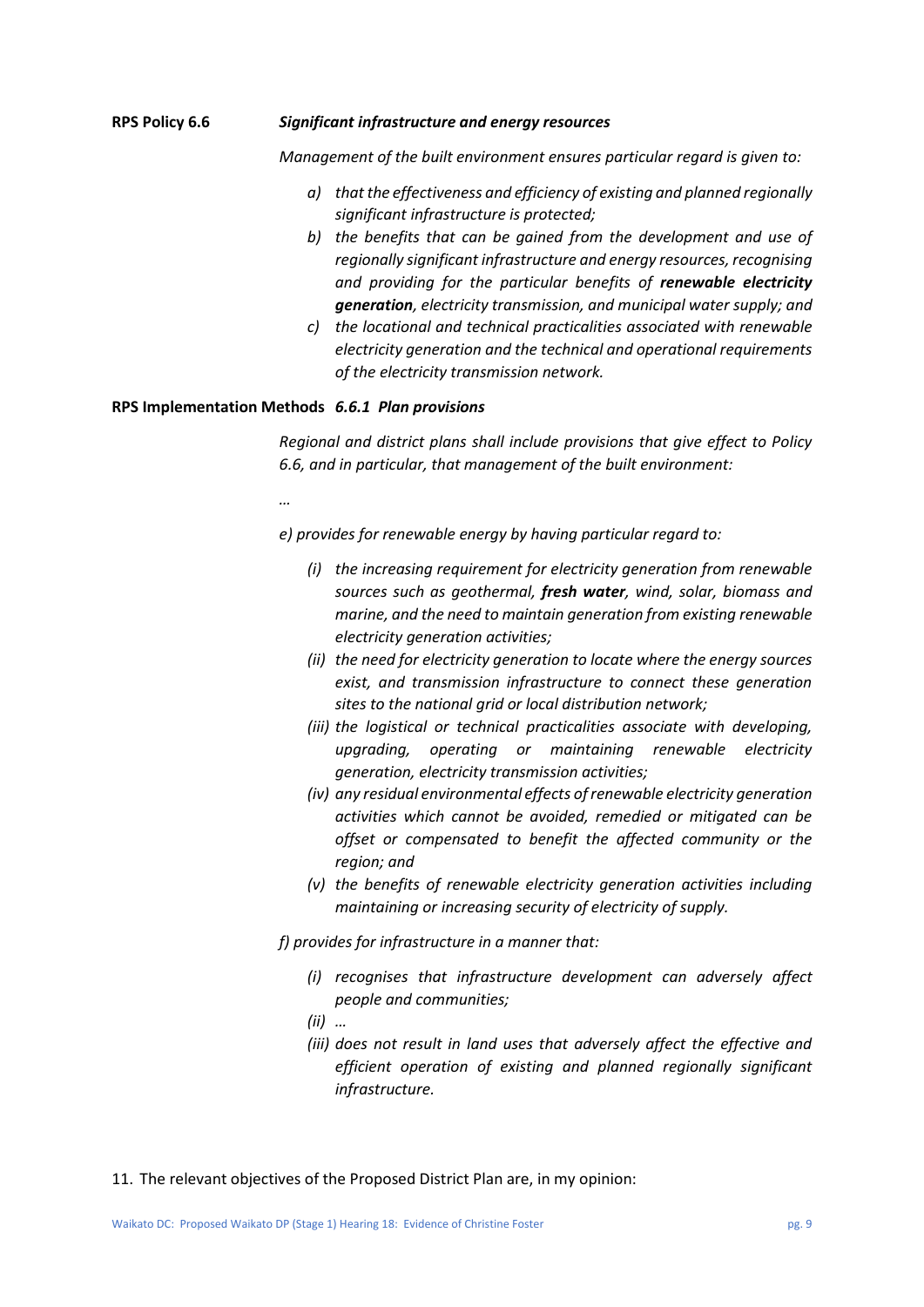**PDP Objective 5.3.1** *Rural Character and Amenity (a) Rural character and amenity are maintained.* **PDP Objective 6.1.1** *Development, operation and maintenance of infrastructure (a) Infrastructure is developed, operated and maintained to benefit the social, economic, cultural and environmental wellbeing of the district.* **PDP Objective 6.1.6** *Reverse sensitivity*

> *(a) Infrastructure is protected from reverse sensitivity effects, and infrastructure (including the National Grid) is not compromised.*

### Reasonably Practicable Options

12. The proposed changes are geographically confined (the requested relief relates specifically to Meridian's Te Uku wind farm and could be made specific to this wind farm if necessary). For the purposes of a section 32AA evaluation, it is reasonable in my opinion to consider just two alternative options: the proposed District Plan and Meridian's proposed amendment. The scale of the proposed amendment warrants a qualitative comparative assessment (rather than absolute quantified costs and benefits) in my view.

### Section 32AA Evaluation

13. I have summarised the relevant considerations in the table below, together with my conclusion for each matter:

| 32AA<br><b>Evaluation</b><br>S.                                                                                                 | <b>Proposed Plan</b>                                                              | <b>Meridian</b><br><b>Proposed</b>                                                                                                                                                        |
|---------------------------------------------------------------------------------------------------------------------------------|-----------------------------------------------------------------------------------|-------------------------------------------------------------------------------------------------------------------------------------------------------------------------------------------|
| <b>Consideration:</b>                                                                                                           |                                                                                   | <b>Amendment</b>                                                                                                                                                                          |
| Effectiveness & efficiency in<br>achieving PDP Objective 5.3.1<br>(rural character and amenity are<br>maintained):              | Policy provisions assist, but rules do<br>not give effect to the policy intention | Follows through on the stated policy<br>intention and provides certainty. Will<br>be more effective and efficient in<br>achieving Objective 5.3.1.                                        |
| Effectiveness & efficiency<br>in.<br>achieving PDP Objective 6.1.1<br>(infrastructure is maintained to<br>benefit wellbeing):   | Policy provisions assist, but rules do<br>not give effect to the policy intention | Follows through on the stated policy<br>intention and provides certainty. Will<br>be more effective and efficient in<br>achieving Objective 5.3.1.                                        |
| Effectiveness & efficiency<br>in<br>achieving PDP Objective 6.1.6<br>(infrastructure is protected from<br>reverse sensitivity): | Policy provisions assist, but rules do<br>not give effect to the policy intention | Follows through on the stated policy<br>intention and provides certainty. Will<br>be more effective and efficient in<br>achieving Objective 5.3.1.                                        |
| <b>Environmental benefits:</b>                                                                                                  | Fewer Plan restrictions on future<br>development                                  | Proposed standards will prevent<br>adverse effects on amenity values (in<br>limited situations) and avoid reverse<br>sensitivity effects for regionally<br>significant REG infrastructure |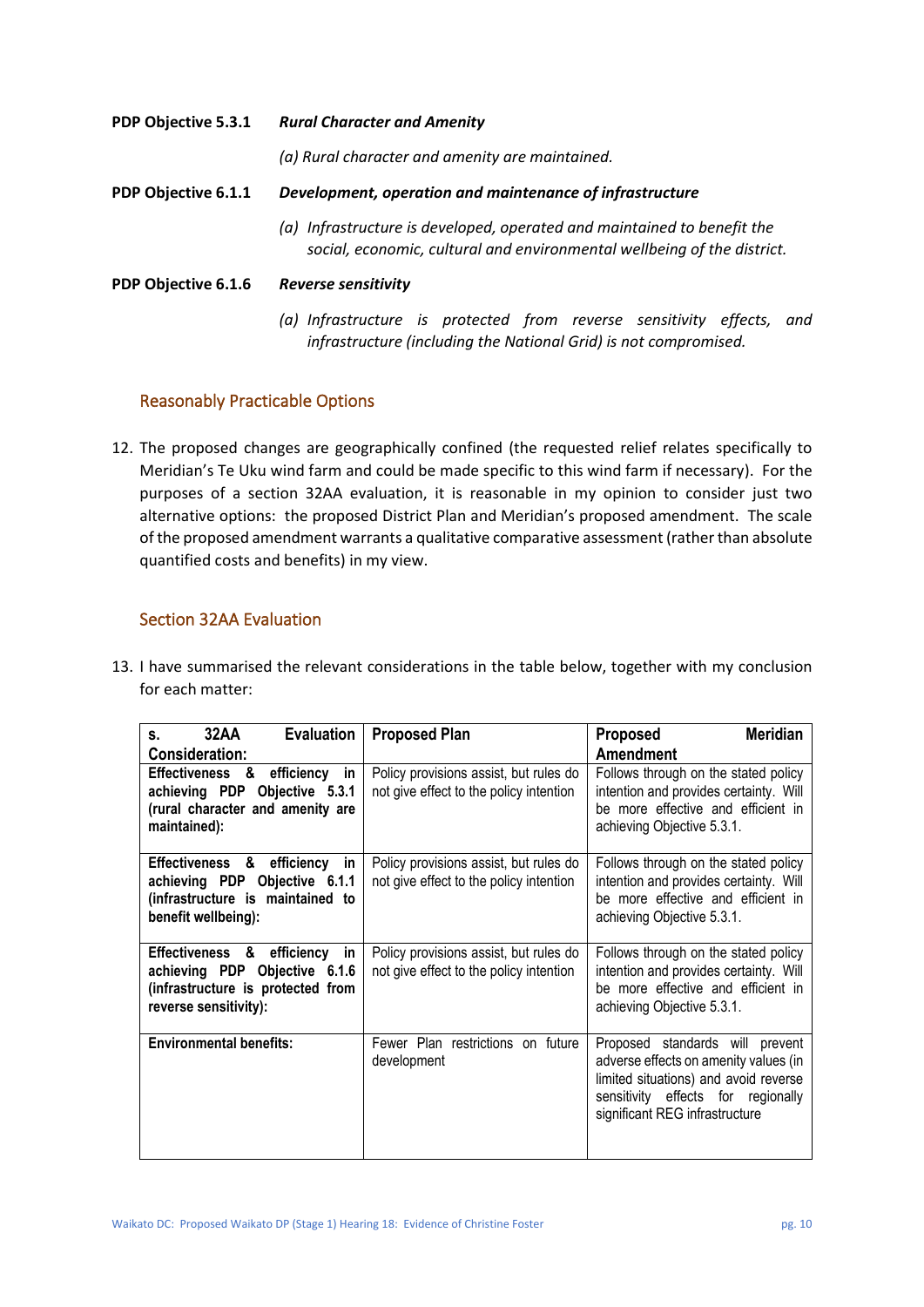| <b>Evaluation</b><br>32AA<br>S.                                                                                                                                                                                                                           | <b>Proposed Plan</b>                                                                                                                                                           | <b>Meridian</b><br>Proposed                                                                                                                   |
|-----------------------------------------------------------------------------------------------------------------------------------------------------------------------------------------------------------------------------------------------------------|--------------------------------------------------------------------------------------------------------------------------------------------------------------------------------|-----------------------------------------------------------------------------------------------------------------------------------------------|
| <b>Consideration:</b>                                                                                                                                                                                                                                     |                                                                                                                                                                                | <b>Amendment</b>                                                                                                                              |
| <b>Environmental costs:</b>                                                                                                                                                                                                                               | Potential for adverse effects on<br>amenity values (in limited situations)<br>and reverse sensitivity effects for<br>regionally<br>significant<br><b>REG</b><br>infrastructure | Additional regulatory restrictions (in<br>limited situations)                                                                                 |
| <b>Economic benefits:</b>                                                                                                                                                                                                                                 | Neutral                                                                                                                                                                        | Security of operating conditions for<br>regionally significant REG                                                                            |
| Economic costs:                                                                                                                                                                                                                                           | Neutral                                                                                                                                                                        | Marginal additional cost of regulation<br>(in limited circumstances)                                                                          |
| Social benefits and costs:                                                                                                                                                                                                                                | Potential disbenefits associated with<br>potential adverse effects on amenity<br>values (in limited situations)                                                                | Potential advantages in avoiding<br>adverse effects on amenity values (in<br>limited situations)                                              |
| <b>Cultural benefits and disbenefits</b><br>for tangata whenua:                                                                                                                                                                                           | Neutral                                                                                                                                                                        | Neutral                                                                                                                                       |
| <b>Risks:</b>                                                                                                                                                                                                                                             | Potential constraint on operation or<br>upgrading of lawfully established<br>regionally significant REG                                                                        | Avoids constraint on operation of<br>lawfully<br>established<br>regionally<br>significant REG                                                 |
| <b>Overall</b><br>appropriateness<br>in<br>Proposed<br>achieving<br>Plan<br>objectives:                                                                                                                                                                   | Less appropriate                                                                                                                                                               | More appropriate with only marginal<br>cost associated with regulatory<br>restriction                                                         |
| exercise of $s$ . 31<br>Assist in<br>functions?                                                                                                                                                                                                           | Yes                                                                                                                                                                            | Yes and potentially better assist by<br>avoiding land use conflicts                                                                           |
| <b>Giving effect to NPS-REG Policy D</b><br>(manage<br>activities<br>to<br>avoid<br>reverse sensitivity):                                                                                                                                                 | Partially (to the extent that the policy<br>states this intention)                                                                                                             | <b>Better</b><br>providing<br>clear<br>(by<br>requirements<br>to avoid<br>reverse<br>sensitivity for REG)                                     |
| Giving effect to RPS Objective 3.5<br>(recognising and providing for<br>REG):                                                                                                                                                                             | Partially (to the extent that the policy<br>states this intention)                                                                                                             | Better (by following through from<br>policy into rule requirements in<br>relation<br>to<br>avoiding<br>reverse<br>sensitivity effects on REG) |
| Giving effect to RPS Objective 3.12<br>(recognising and protecting the<br>benefits of REG and minimising<br>land use conflicts):                                                                                                                          | Partially (to the extent that the policy<br>states this intention)                                                                                                             | Better (by specifying the means by<br>which land use conflicts are to be<br>avoided)                                                          |
| Giving effect to RPS Policy 6.6 and<br>Implementation<br><b>Method</b><br>6.6.1<br>(District Plans<br>shall<br>include<br>provisions to give effect to Policy<br>6.6 and not result in adverse<br>effects on the efficient operation<br>of existing REG): | Partially (to the extent that the policy<br>states this intention)                                                                                                             | Better (by removing the potential for<br>adverse reverse sensitivity effects on<br>efficient operation of REG)                                |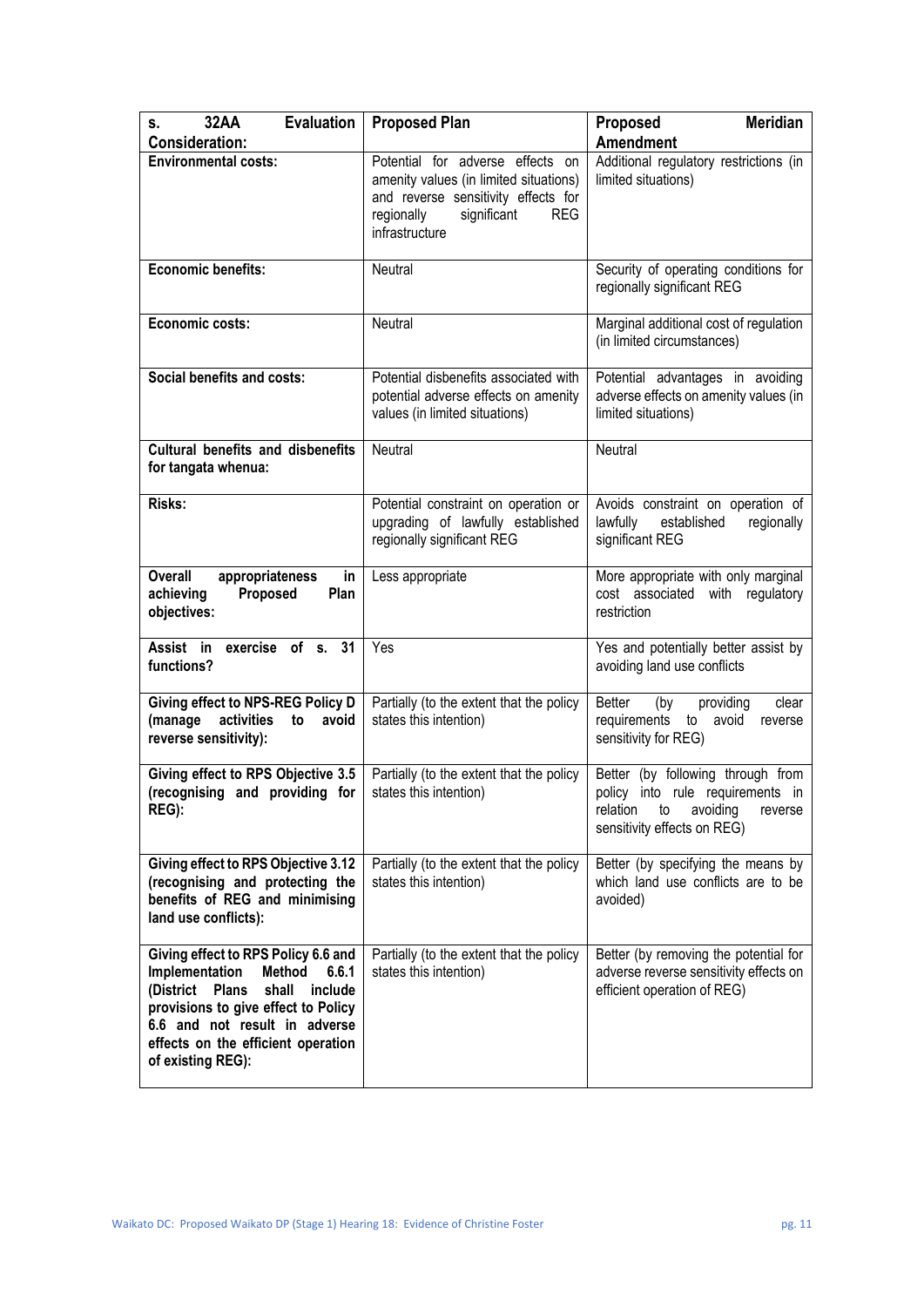### Section 32AA Conclusion

14. The proposed standards I propose above would, in practice, apply in a relatively small part of the District. In an absolute sense, the proposed amendments will not have widespread (geographic) effect. The proposed amendments will not alter the fundamental structure of the PDP. Even though the effect of the proposed amendments is geographically confined, the proposed amendments are important in light of the significance given to the management of reverse sensitivity in the higher order planning documents. My conclusion, having considered the relevant matters, is that the proposed amendments would substantively improve the Plan's ability to give effect to the relevant higher order planning instruments (in relation to both maintaining amenity values and avoiding reverse sensitivity). The amendments are necessary, in my opinion, to properly give effect to those higher order obligations. Although the geographic area affected is small, Meridian's Proposed Amendment will effect more benefitsthan the Proposed Plan (in terms of superior amenity and reverse sensitivity management outcomes) and will do so at marginal cost. For these reasons, I conclude that Meridian's Proposed Amendment is a more appropriate way to achieve the Proposed Plan's objectives than the current proposed rules.

### Further Submission FS1258.78 – Rule 22.3.7.2

15. Meridian's further submission point FS1258.78 relates to submission point S680.680.230 by Federated Farmers NZ Ltd (support for retaining the setback from sensitive land uses provided the publicly notified definition of 'sensitive land use' is retained). Meridian's further submission point was neutral in terms of the relief sought by Federated Farmers of NZ Ltd to the extent that its own submission points (S580.10 and S580.11) sought to amend rule 22.3.7.2 as described above. The further submission point will be resolved by making the amendments to the rule discussed above.

### Meridian's Other Further Submission Points

- 16. The section 42A report also addresses Meridian's other further submission points pertaining to the Rural Zone provisions (FS1258.59 and FS1258.74):
	- − FS1258.59 supported submission point S576.11 by Transpower NZ Ltd (requesting the addition of a clause (c) to Policy 5.3.9);
	- − FS1258.74 supported submission point S680.68 by Federated Farmers NZ Ltd (requesting deletion of Policy 5.3.9).

### Policy 5.3.9

- 17. Meridian's further submission point FS1258.59 supported Transpower's request (S576.11) to add a clause (c) to Policy 5.3.9 thus:
	- *5.3.9 Policy - Non-rural activities* 
		- *(a) Manage any non-rural activities, including equestrian centres, horse training centres, forestry and rural industries, to achieve a character, scale, intensity and location that are in keeping with rural character and amenity values.*
		- *(b) Avoid buildings and structures dominating land on adjoining properties, public reserves, the coast or waterbodies.*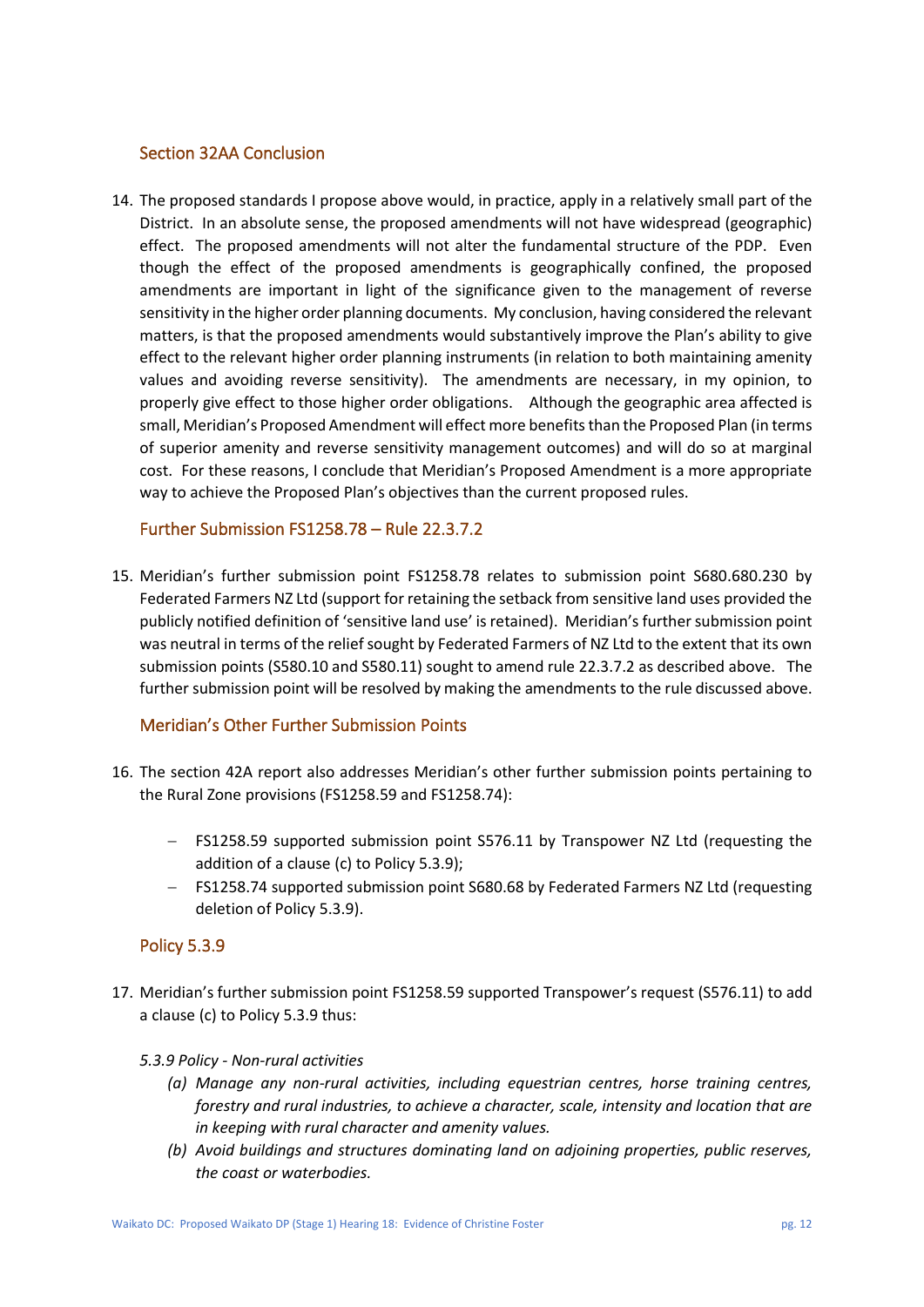#### *(c) Recognise that some activities require a rural location.*

- 18. Meridian supported the requested addition, acknowledging that, while Chapter 14 provides for infrastructure, it is appropriate to recognise in the Rural Chapter that some activities, including renewable electricity generation and electricity transmission, have particular requirements that mean they need to locate in the rural environment.
- 19. Meridian's further submission point FS1258.74 supported the request made by Federated Farmers NZ Ltd (submission point 680.68) to delete Policy 5.3.9, to the extent that the policy conflicts with the policies in Chapter 6.
- 20. Policy 5.3.9 is addressed in paragraphs 128 to 131 of the section 42A report. The reporting officer explains there that Policy 5.3.9 is intended to provide direction for activities that are broadly anticipated in the rural environment but which do not any activity-specific policies (such as community facilities (health and education facilities, child care facilities), recreation, rural tourism, conservation activities, boarding kennels). It is not explicit, but it appears that the intention is not to capture activities that are provided for separately in other chapters of the PDP. The policies for infrastructure, including renewable electricity generation and electricity transmission facilities, are provided for in the Infrastructure and Energy Chapter (6). The intention was apparently not to try and also capture those in Policy 5.3.9 as 'non-rural' activities. The officer's suggestion is to make this clearer in the title and content of Policy 5.3.9 by replacing the currently proposed text with the following:

#### **5.3.9 Policy – Non-rural activities**

(a) Manage any non-rural activities, including equestrian centres, horse training centres, forestry and rural industries, to achieve a character, scale, intensity and location that are in keeping with rural character and amenity values.

(b) Avoid buildings and structures dominating land on adjoining properties, public reserves, the coast or waterbodies.

#### **5.3.9 Policy – other anticipated activities in rural areas**

(a) Enable activities that provide for the rural community's social, cultural, and recreational needs, subject to such activities being of a scale, intensity, and location that are in keeping with rural character and amenity values and are consistent with managing urban growth through a consolidated urban form.

(b) Activities subject to this policy include:

(i) Community activities including child care, education, health, and spiritual activities;

(ii) Recreation activities that require a rural or extensive open space setting including equestrian and horse training centres, gun clubs and shooting ranges, golf courses, and walking and cycling trails;

(iii) Emergency Service facilities;

(iv) Conservation activities.

21. I agree that this clarification is helpful. However, the issue remains that large infrastructure and energy generation activities are anticipated to need to located within the Rural Zone. It may be helpful to add some clarification that Policy 5.3.9 doesn't apply to infrastructure (either by specifying that in the title e.g. '**other anticipated activities in rural areas (excluding infrastructure provided for in Chapter 6)**' or in an advisory note). Chapter 6 Policy 6.1.2 (iii) acknowledges the functional and operational needs of infrastructure (which, by definition,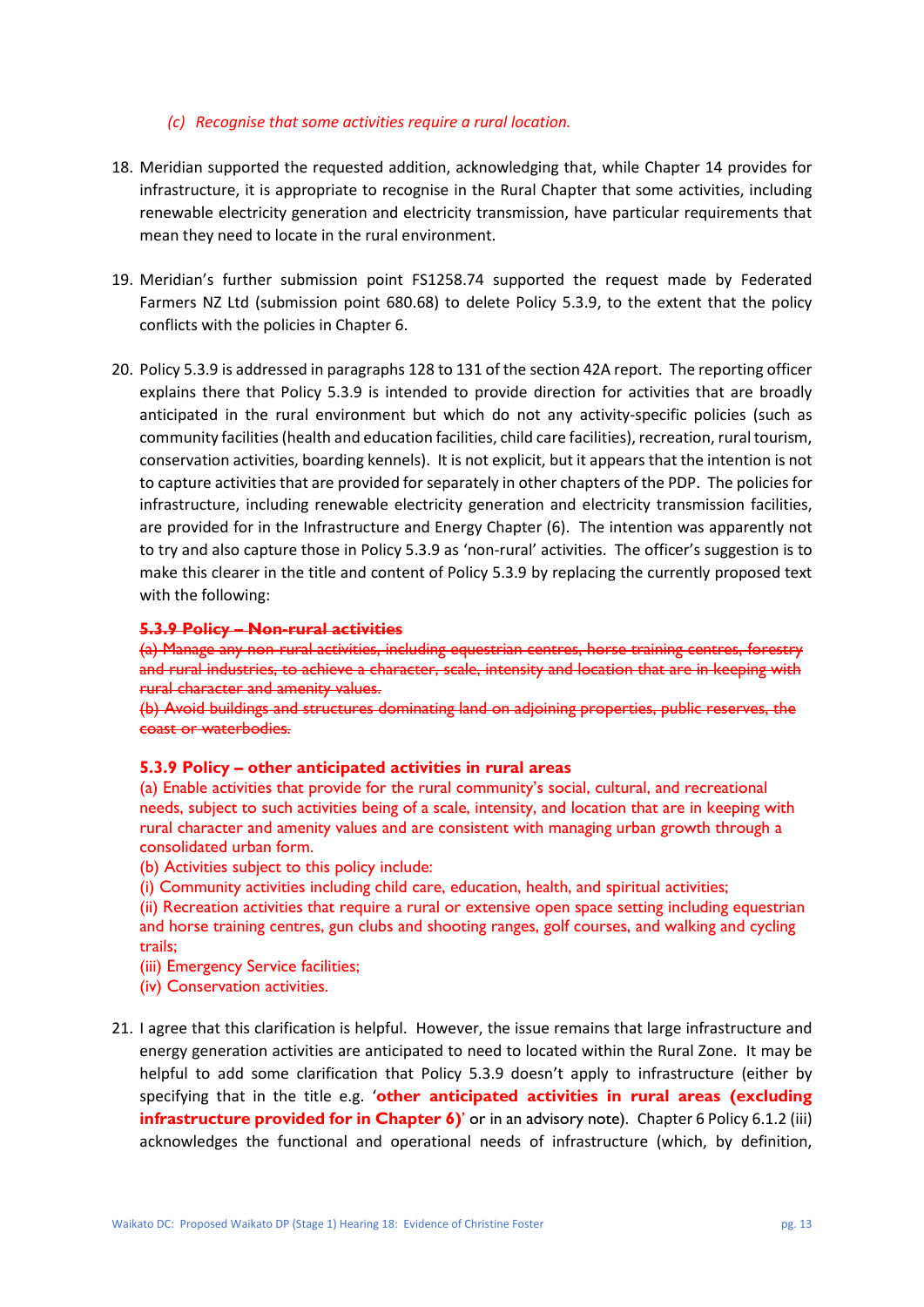includes renewable electricity generation). 'Functional need' and 'operational need' are defined terms in the PDP, meaning:

*Functional need: Means for Chapter 14 Infrastructure and Energy, the need for a proposal or activity to traverse, locate or operate in a particular environment because it can only occur in that environment.*

*Operational need: Means the need for a proposal or activity to traverse, locate or operate in a particular environment because of technical or operational characteristics or constraints*

22. Policy 6.1.2 is:

#### *Development, operation and maintenance*

- *(a) Provide for the development, operation, maintenance, repair, replacement, upgrading and removal of infrastructure throughout the district by recognising: (i) Functional and operational needs; (ii) Location, route and design needs and constraints; (iii) Locational constraints related to the need to access suitable resources or site; (iv) The benefits of infrastructure to people and communities;* 
	- *(v) The need to quickly restore disrupted services; and*
	- *(vi) Its role in servicing existing consented and planned development.*
- 23. I agree that, by clarifying that Policy 5.3.9 relates to only certain types of activity (excluding infrastructure), any potential confusion will be avoided.

Christine Foster

8 September 2020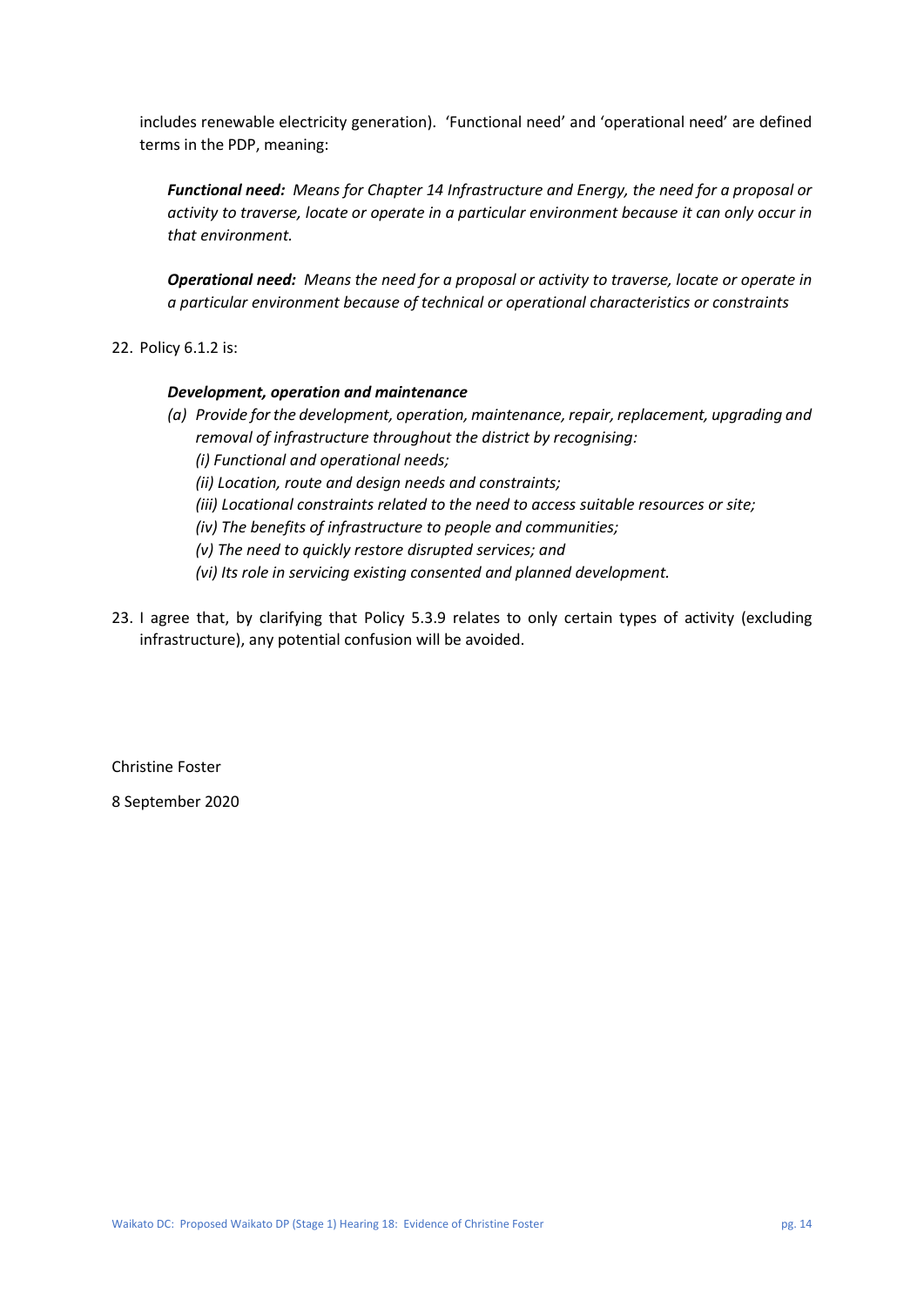#### **ATTACHMENT A**

**CONDITIONS OF CONSENT – TE UKU WIND FARM**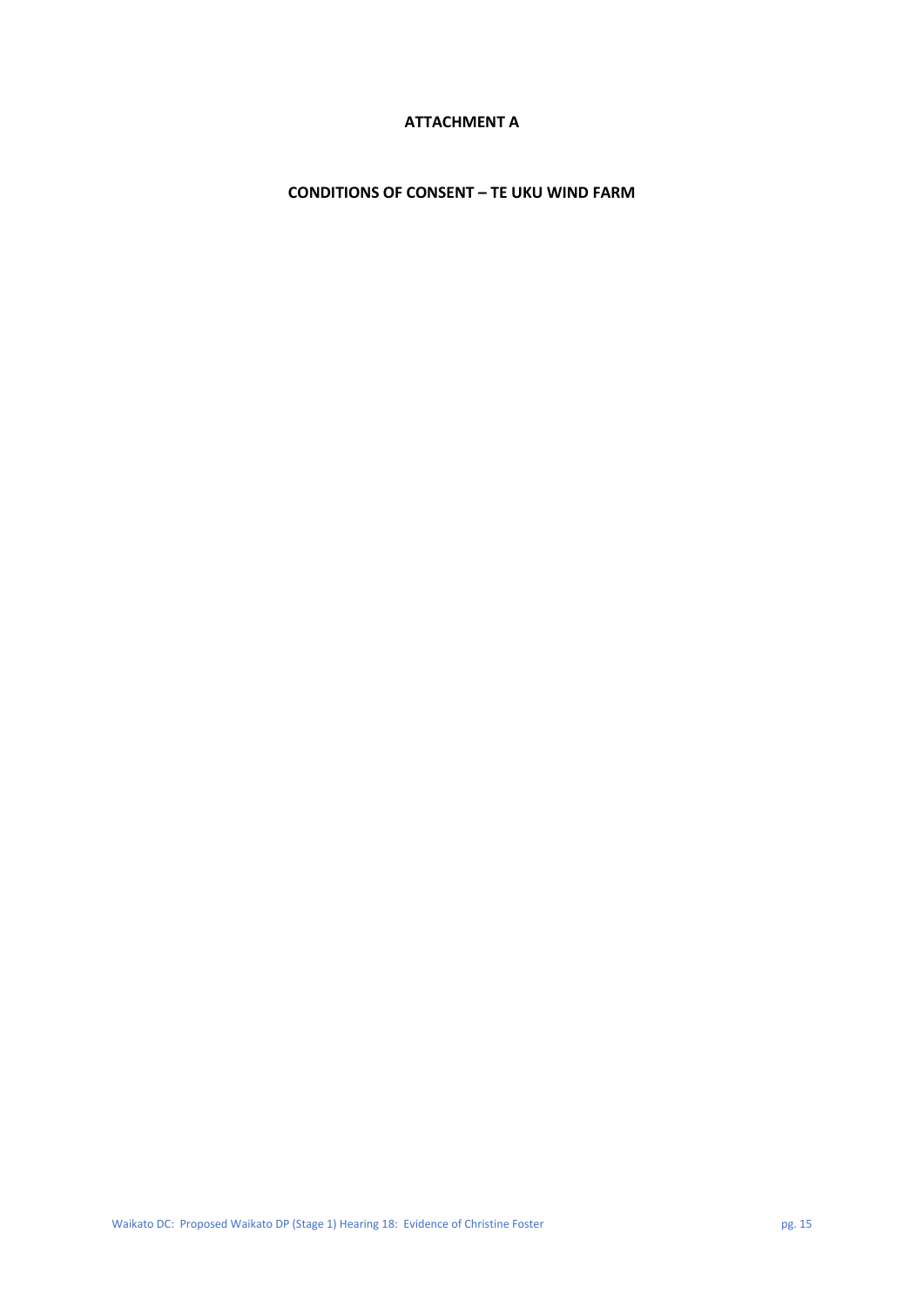#### **ATTACHMENT**

### **TE UKU WIND FARM NOISE MANAGEMENT PLAN**